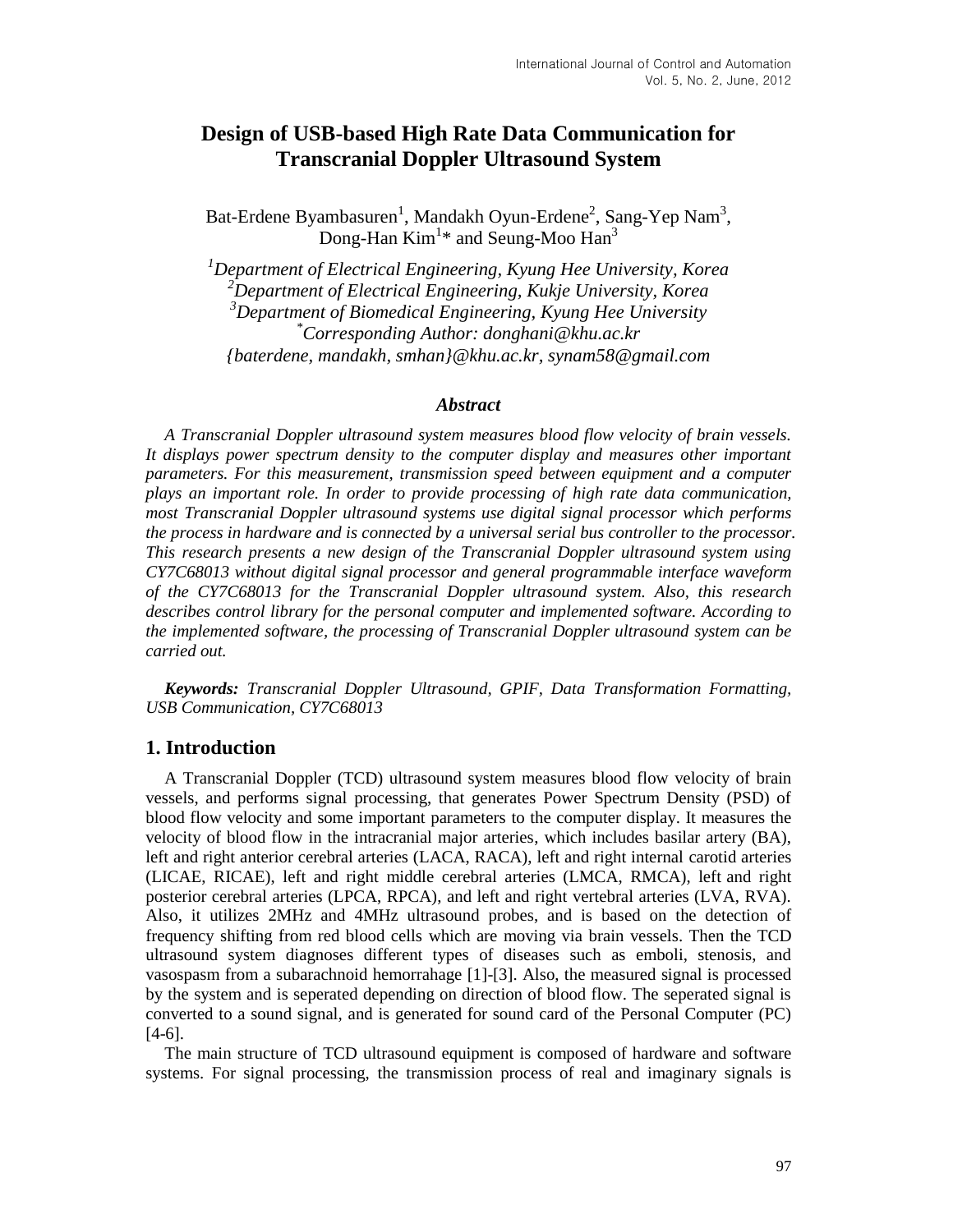necessary. It is transmission process from the hardware to the software section via a communication interface in the real time. In software section, the system carries out Complex Fast Fourier Transform (FFT) and noise reduction processing using real and imaginary received signal from communication interface. After processing, PSD of blood flow velocity and some important parameters are displayed. Sometimes, it is displayed by M-mode depending on depth of brain vessel [7-12]. In this case, signal processing for every depth is carried out using Digital Signal Processor (DSP) in hardware. Then the processed signal is transmitted to software, which is used for image of the PSD and other important computations. However, there is no system without DSP in the hardware section that directly receives the real and imaginary signals and executes processing of the M-mode in software section.

In this research, the Universal Serial Bus (USB) driver design and realization is presented. The proposed approach is based on the TCD ultrasound system without DSP in hardware section, which directly transmits the real and imaginary signals to software section at real time. The USB driver design is simple and an economical viable solution as implemented hardware that does not use DSP.

# **2. Structure of System Hardware**

The main structure of TCD ultrasound system is shown in Figure 1. In order to measure blood flow velocity, the system transmits ultrasound signals with high frequency, and calculates shift frequency using reflected signal from brain vessels. First, the received signal is demodulated and then generates quadrature signal with 90º phase.



**Figure 1. Main Structure of TCD Ultrasound System**

The quadrature signal is filtered by the system and after processing, the system executes signal and audio processing. The signal processing section includes calculation of some important parameters such as peak velocity, mean velocity, diastole velocity, systole/diastole, pulsatility index, resistance index and heart rate. Also, it includes image of the PSD depending on the depth of brain vessel [13]. However, the audio processing section includes separation depending on direction of blood flow, noise reduction processing of audio signals, interpolation processing and generation of audio signals to sound card of computer [13-14]. In order to carry out the signal and audio processing on the PC, filtered signals must be transmitted to the PC via a communication interface. A new communication interface is shown in Figure 2, which can carry out above processes.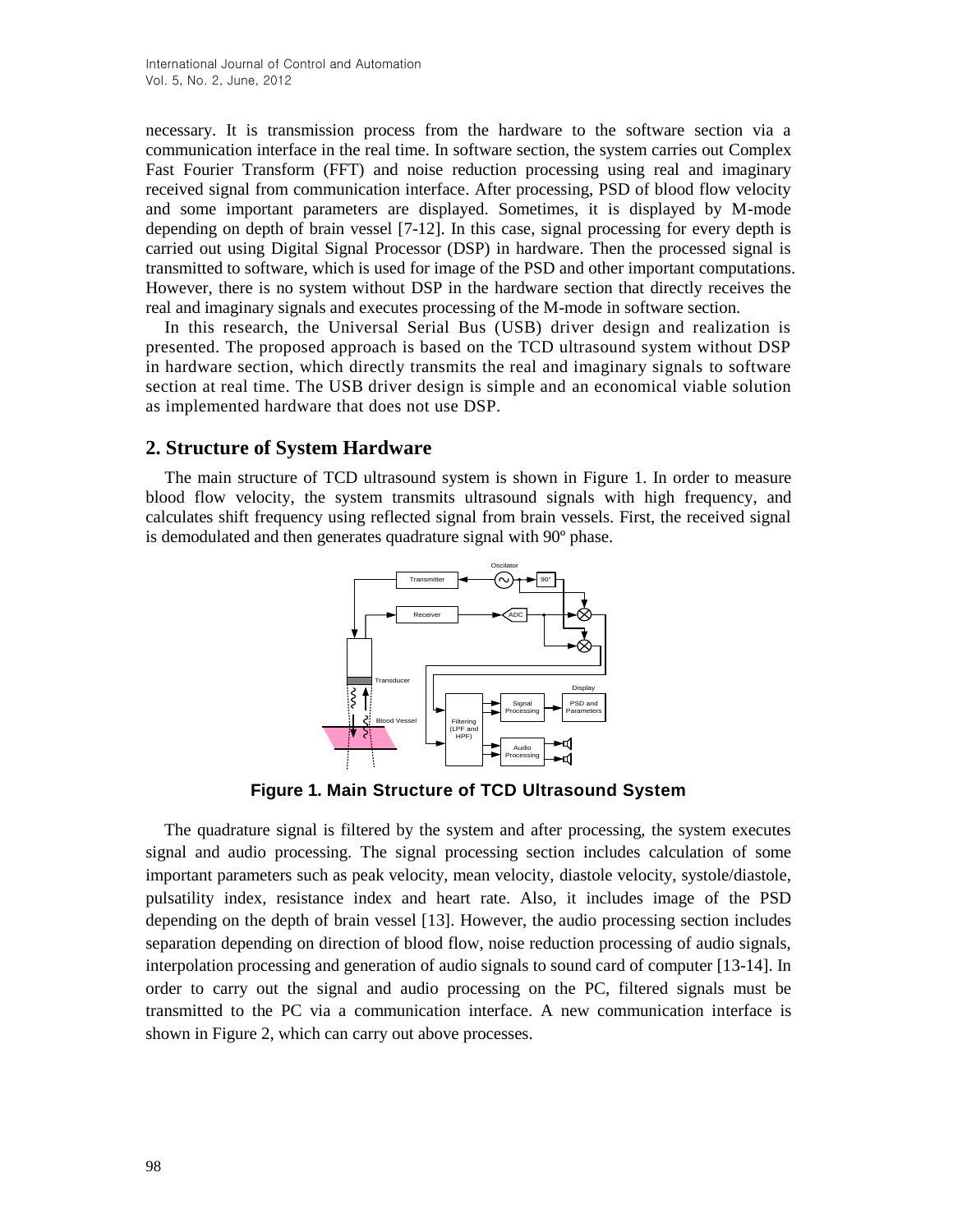

**Figure 2. The Block Diagram of HRDC Interface using USB for TCD Ultrasound System**

The CY7C68013 FX2 is used in High Rate Data Communication (HRDC) interface and First-In-First-Out (FIFO) IDT72V283 is used in each section of the real and imaginary signal processing for high speed transmission. The CY7C68013 FX2 is a single chip that can transmit data to the PC through USB port [15]. The IDT72V283 is high speed FIFO memory with clock reading and writing control and flexible Bus-Matching x9/x18 data flow [16].

USB controller is connected to FIFO by General Programmable Interface (GPIF) interface. In order to transmit control signal, USB controller is connected to Control block by main parallel interface. The Control Block performs following activities: analog signal conversion, data transmission of FIFO and control signal transmission to USB controller. Figure 3 illustrates the hardware of the implemented USB interface.



**Figure 3. The Picture of Hardware for TCD Ultrasound System: (a) Front Side of System, (b) Back Side of System**

# **3. The design of USB**

#### **3.1. USB Interface Algorithm**

Figure 4 depicts the flow of the USB interface algorithm. The algorithm consists of two parts. The first part is transmission section that transmits the real and imaginary signals to PC with GPIF interface. First, this part starts re-numeration process of USB and gives start values of GPIF. Furthermore, this part calls GPIF waveform when FIFO is connected to the USB controller.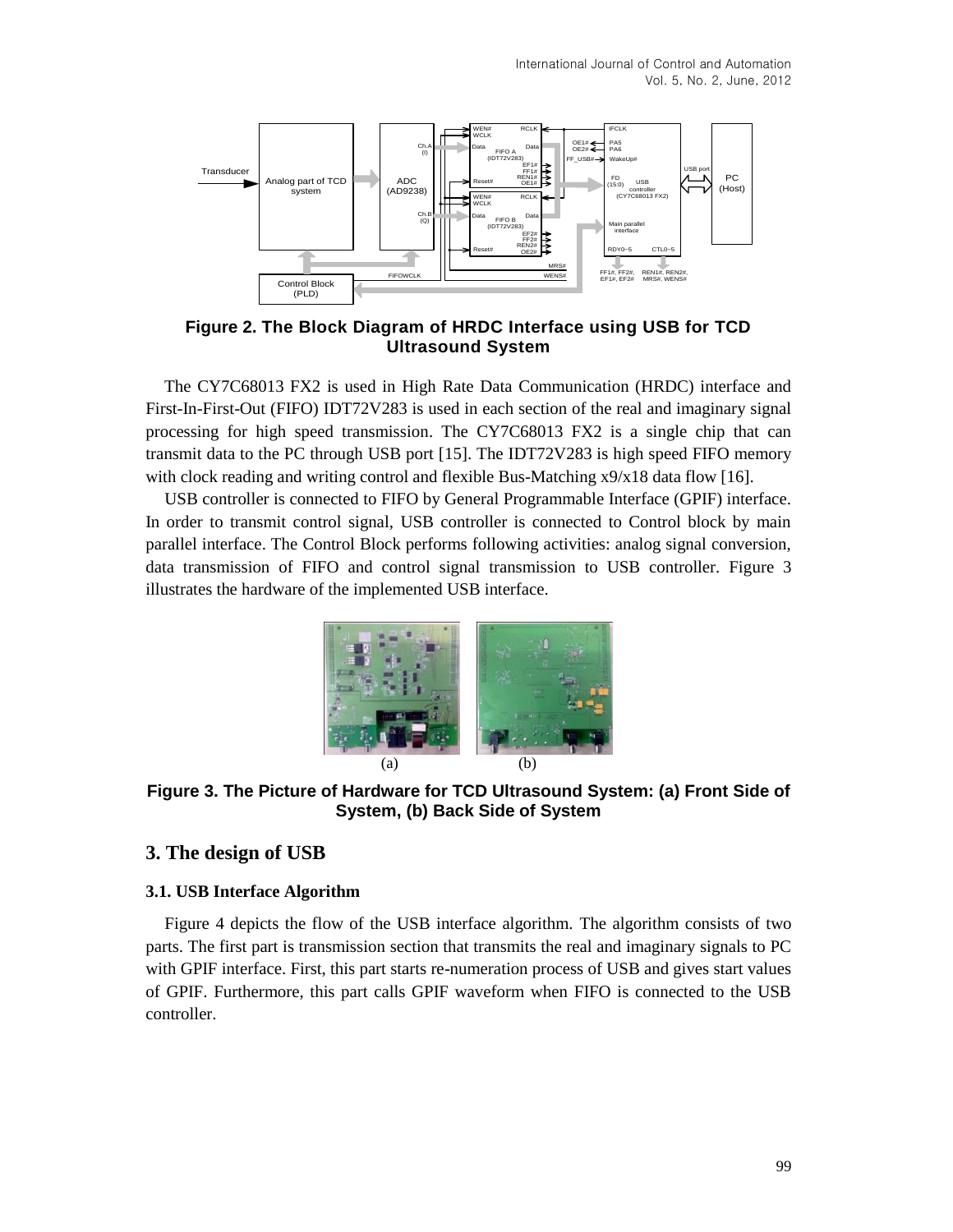

**Figure 4. The Main Algorithm of the USB Interface**

Then, control endpoint request is checked. If the control endpoint request is not received, input endpoint request will be checked. If the input endpoint request is received, the algorithm will check that read buffer is not full. Then, it will receive the real and imaginary signals from external FIFO through GPIF waveform and restart checking process. But, if the control endpoint request is received, program pointer will be moved into second part.

The second part is realization of the control commands, that is connected with the Control Block. The control commands consist of the functions like: Reset external FIFO, Enable IN transfers, Disable IN transfers, Read GRIFREADYSTAT register, Read GRIFTRIG register, Call Programmable Logic Device (PLD) control command section, Choose 'Channel-A', Choose 'Channel-B'. Above commands can perform follows: to reset FIFO, to enable and disable information transmission of read buffer, to read some status register, and to communicate with PLD part.

### **3.2. GPIF Block Diagram and Waveform**

The USB controller can be connected with FIFO through GPIF interface. In this case, GPIF block diagram and waveform, as shown in Figure 5 are used. 'GPIF Designer' software is employed for waveform design. First, this waveform performs reset process, and then starts Analog Digital Converter (ADC) conversion. It waits still end of the ADC conversion. When the ADC conversion is finished, waveform starts process of reading data from external FIFO. Firstly, the real signal is collected from FIFO 'Channel-A'. Finally, waveform collects the imaginary signal from FIFO 'Channel-B'.



**Figure 5. GPIF Design: (a) Block Diagram, (b) Waveform**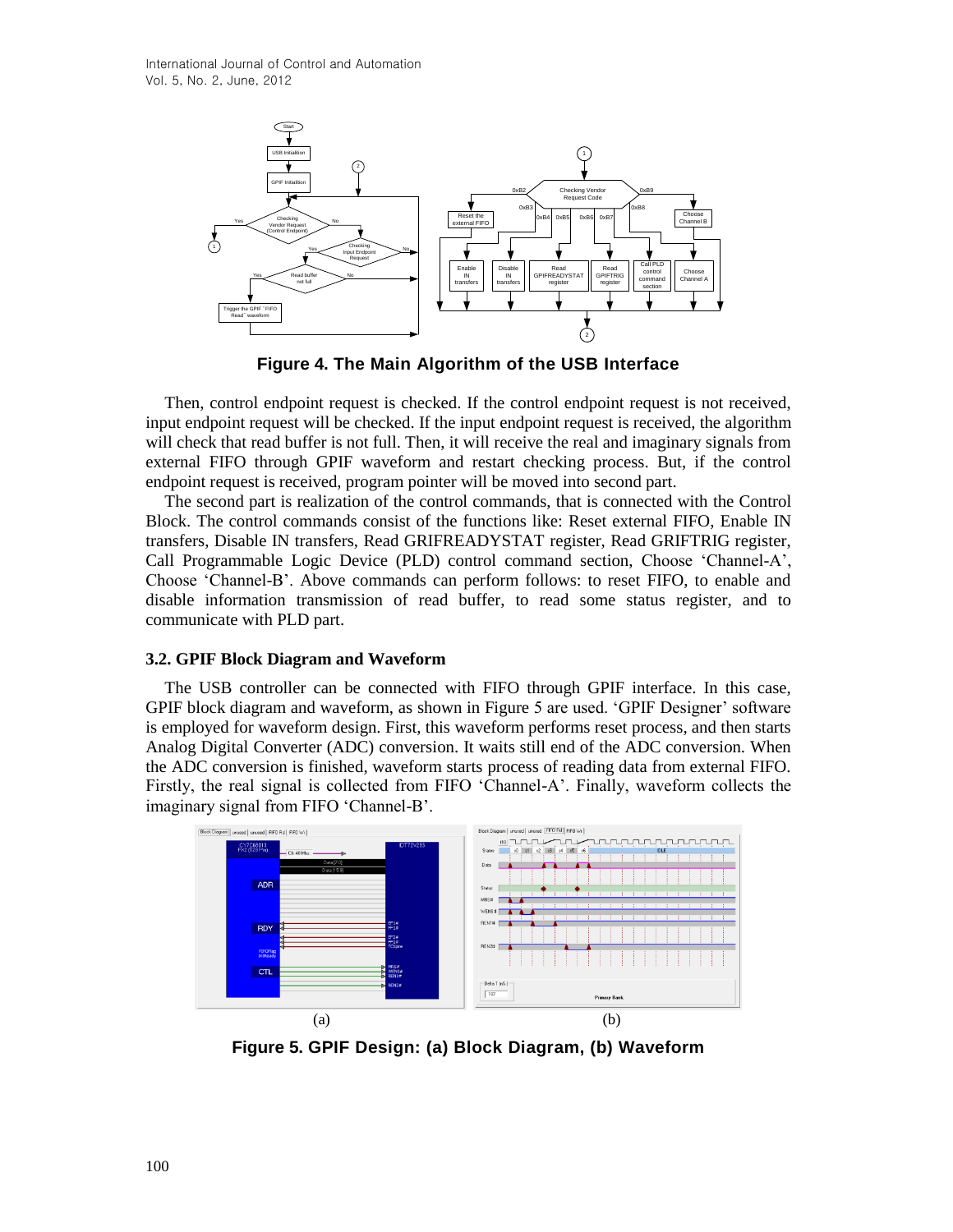The programmable states of the USB interface are shown in Figure 6. Those include seven states that include two decision points, five non-decision points and one idle state. All data of the FIFO 'Channel-A' and the FIFO 'Channel-B' are transmitted into the PC at the first and second decision point, respectively. In this time, two decision states check flags of Empty Flag 1 (EF#1) and Empty Flag 2 (EF#2). If all data of the FIFO 'Channel-A' and the FIFO 'Channel-B' are transmitted, program pointer will be moved to idle state.



**Figure 6. The Programmable States of the USB Interface**

#### **3.3. Data Bus Format and Waveform**

In this new communication interface, the USB controller is connected to FIFO by 16 bit data bus, and communication data content of the real and imaginary signals consist of 12 bit. But, content of remaining 4 bit transmits additional depth information of brain vessel about communication data content of 12 bit. Figure 7 shows the transmission data format of FIFO.



Data stream of this format is divided four sampling gates. Selection of all sampling gates is separated by content of data bit from 14 to 15. Four depth data can be transmitted for each sampling gate. Then, each depth data of brain vessel is separated by data bit from 0 to 1. In this transmission data format, 16 depth data are transmitted, which is called D1-D16. Each depth data content is transmitted by data bit 2-13. In this case, image of M-mode can be generated according to this 4 bit, which includes all depth information of measured brain vessel.

# **4. The Implemented Software**

In this research, a new library is described, which can be communicated computer software of the USB interface. It is called 'usb\_driver\_tcd.dll'. The library performs control of data transmission of the real and imaginary signals receiving from external FIFO and control commands. On the other hand, this library can directly access with the USB interface. The structure of the library for the USB interface is shown in Figure 8.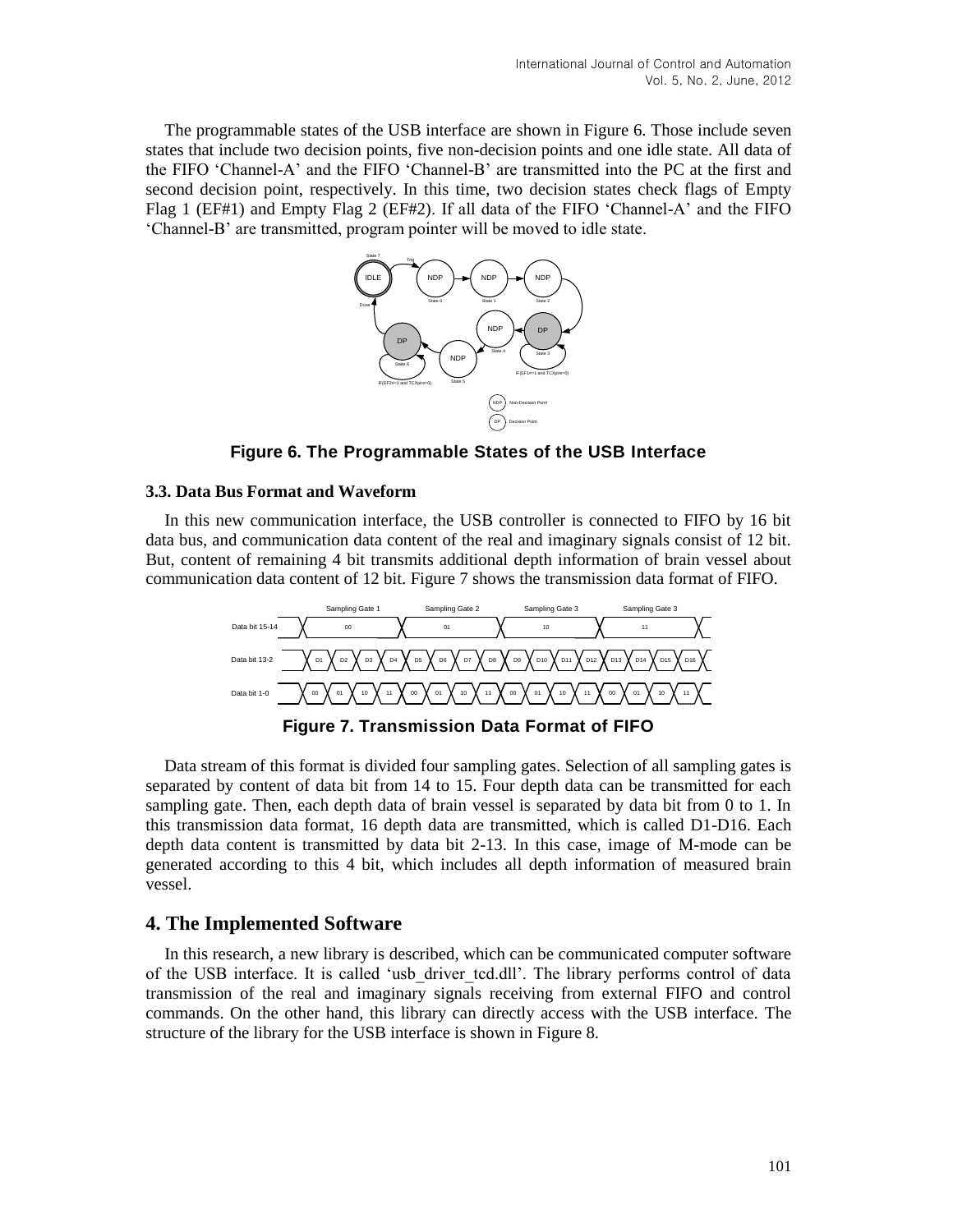

**Figure 8. The Structure of the Library for the USB Interface**

**Example 102 <b>DLL Control Control Control register** (Section 1991)<br> **Example 202 <b>DLL Control Control Control Control Transfer Control Control Reading State (Section). Slope Interiors are used for processing of the USB** The library for the USB interface includes following 7 functions: ReadusbStatus(), StartOperation(), StopOperation(), USBRegisterCallback(), SelectChannel(), USBcmd() and RstUSB(). These functions are used for processing of the TCD ultrasound system. ReadusbStatus() function can check connection of the USB interface with the PC. StartOperation() and StopOperation() functions can send out connection request of the USB interface. Also, those functions can start and stop process. SelectChannel() can select FIFO 'Channel-A' and 'Channel-B'. USBRegisterCallback() function can read external FIFO data and separate 12 bit content of the ADC data including the real and imaginary signals from all data. Also, it can generate depth information of brain vessel from remaining 4 bit content of ADC data. RstUSB() function can reset process. But, USBcmd() function can communicate control words with external PLD. Control block is designed by the PLD, which is programmed several control registers that relates with the TCD ultrasound system. This function can directly access to those control registers.



**Figure 9. The Implemented Software for the USB Interface**

Figure 9 shows the implemented software for the USB interface. The implemented software for the USB interface shows time and frequency domain of real and imaginary signals and image of PSD. Also, it can communicate the control signals of the USB interface. The control signals are comprised by follows: depth of probe transmitted signal of TCD ultrasound system, regulation power of probe transmitted signal, mode selection of Pulsed Wave (PW) and Continued Wave (CW), gain control commands, and PLD reset command.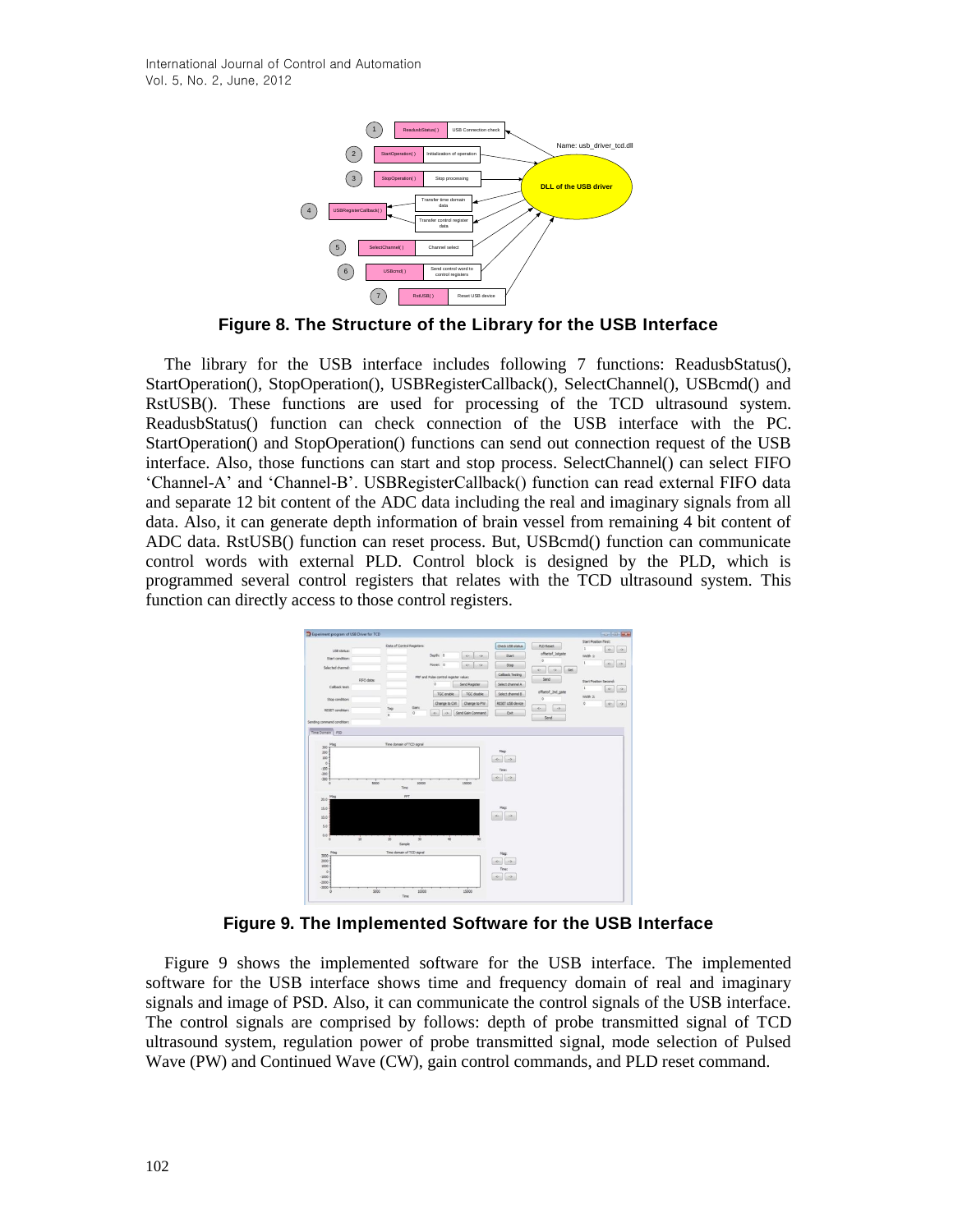# **5. Experiment Results**

In this research, some experiment is carried out by this implemented USB interface utilizing 2MHz probe. The experiment data is obtained by our implemented software from brain vessels of BA, LVA and LMCA. Figure 10, 11 and 12 show the experiment results, which include time domain of the real and imaginary signals, spectrum and the PSD of obtained signal.



**Figure 10. Experiment Results of BA: (a) Time Domain of Real and Imaginary Signals, (b) Spectrum of Obtained Signals, (c) PSD of BA**

From the experiment results, we can see that some important parameters of brain vessel are good response on the each brain vessel. Also, forward and reverse directions of blood flow are good separated from PSD graphics. In this case, BA and LVA are opposite direction with LMCA.



**Figure 11. Experiment Results of LVA: (a) Time Domain of Real and Imaginary Signals, (b) Spectrum of obtained Signals, (c) PSD of LVA**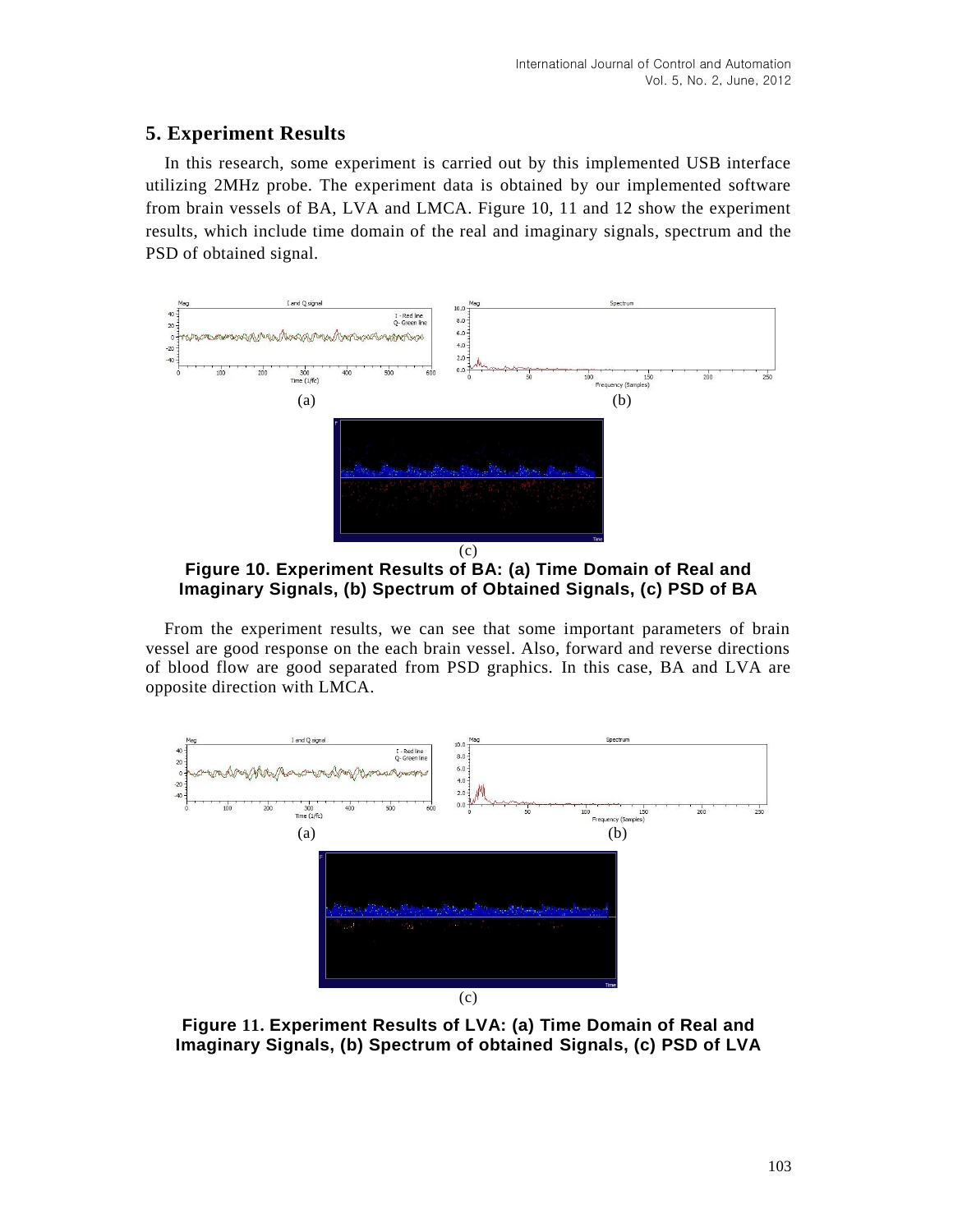International Journal of Control and Automation Vol. 5, No. 2, June, 2012



**Figure 12. Experiment Results of LMCA: (a) Time Domain of Real and Imaginary Signals, (b) Spectrum of obtained Signals, (c) PSD of LMCA**

### **6. Conclusions**

The proposed interface becomes simple and cost effective solution. In this research, the implemented hardware of the USB interface, working flowchart of the USB interface, GPIF block diagram and waveform, the programmable states of the USB interface, implemented software library and implemented software are described. The results of implemented system suggest the possibility of using signal processing of the TCD ultrasound system without DSP in hardware.

Also, image of the M-mode is possible using this economical solution because computer software can receive depth information of brain vessel using additional 4 bit of the data bus at the real time.

#### **Acknowledgements**

This research was supported by a grant from the Construction Technology Innovation Program (CTIP) (No. 10CCTI-A050948-04) funded by the Ministry of Land, Transportation and Maritime Affairs (MLTM) of the Korean government, and the Industrial Strategic Technology Development Program (No. 10035544-2010-01) funded by the Ministry of Knowledge Economy (MKE), Korea. The first author is grateful to Prof. Seung-Moo Han for your contributions to this research.

# **References**

- [1] K. F. Tang, L. M. Brass, T. K. Tatemichi, D. Duterte, R. L. Sacco and J.P. Mohr, "Transcranial Doppler in Cerebrovascular Disease", J. Sing.Med, **(1988)**, pp. 489-497.
- [2] S. M. Hugh, "Transcranial Doppler Ultrasound", J. British Medical Bulletin, vol. 56, no. 2, **(2000)**, pp. 378- 388.
- [3] I. K. Moppett and R. P. Mahajan, "Transcranial Doppler Ultrasonography in Anaesthesia and intensive care", J. British Journal of Anaesthesia, vol. 93, no. 5, **(2004),** pp. 710-724.
- [4] G. Bambi, P. Fidanzati, T. Morganti, S. Ricci and P. Tortoli, "Real-Time Digital Processing of Doppler Ultrasound Signals,", ICASSP, **(2005)**, Italy.
- [5] B. Tatsuro, "Direction Separation in Doppler Audio of Ultrasound Diagnosis Equipment: Signal Processing for Doppler Audio Dealiasing", J. Acoust. Sci. & Tech., vol. 28, no. 3, **(2006)**, pp. 202-210.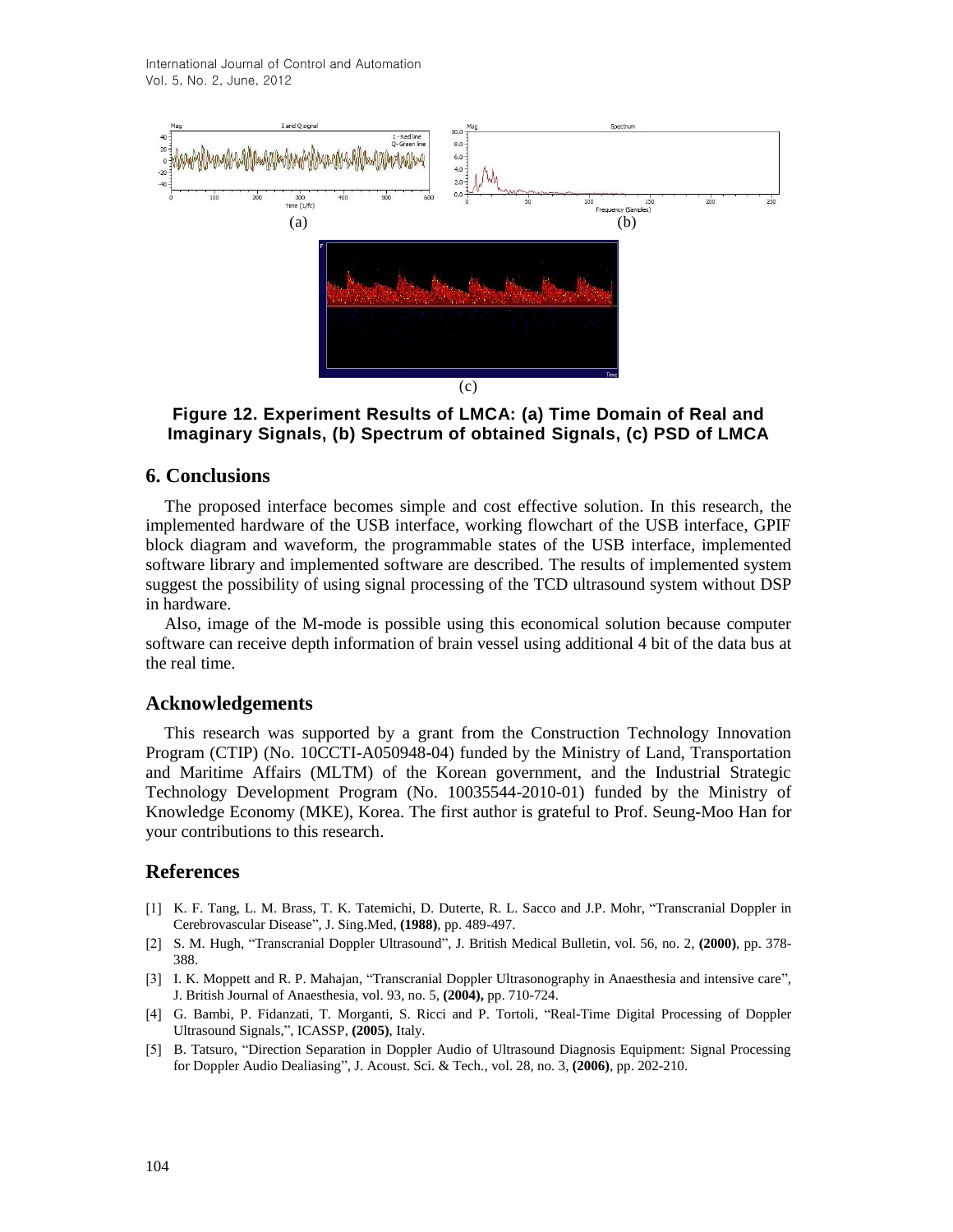- [6] Y. L. Mo. Larry and M. K. Richard, "Method and Apparatus for Dynamic Noise Reduction for Doppler Audio Output", UK, **(2001)**.
- [7] M. A. Moehring and M. P. Spencer, "Power M-mode Doppler for observing cerebral blood flow and tracking emboli", J. Ultrasound in Med. & Biol., vol. 28, no. 1, **(2001)**, pp.49-57.
- [8] M. A. Moehring, "Doppler Ultrasound Method and Apparatus for Monitoring Blood Flow", United States Patent. USA, **(2001)**.
- [9] G. John, C. Joanne and H. E. David, "Implementation of a Field Programmable Gate Array Based Transcranial Doppler Ultrasound System Using Pulse Compression Techniques", UK, **(2007)**.
- [10] N. Aydin and D. H. Evans, "Implementation of Directional Doppler Techniques Using a Digital Signal Processor", J. Med. Bio. Eng. Comput., **(1994)**, pp. 157-164.
- [11] A. Nizamettin and H. E. David, "A Fast Frequency Domain Algorithm for Decoding Quadrature Doppler Signals", 18th Annual Int. Conf. of the IEEE Eng. in Medicine and Biology Society, **(1996)**, pp. 993-994, Amsterdam.
- [12] B. Liu, Y. Wang and W. Wang, "Spectrogram Enhancement Algorithm: a Soft Thresholding–Based Approach", J. Ultrasound Med. Biol., **(1999)**, pp. 839-846.
- [13] A. Naranchimeg, B. Bat-Erdene, K. Dong-Han and H. Seung-Moo, "Real Time Method for Noise Reduction of Directional Doppler Audio Signals", Proceedings of Int. Conf. on knowledge based Industry, **(2011)**, pp. 47-50, Ulaanbaatar, Mongolia.
- [14] P. Fidanzati, T. Morganti and P. Tortoli, "Real-Time Software Processing and Audio Reproduction of Directional Doppler Signals", J. Ultrasound in Medicine & Biology., vol. 31, **(2005)**, pp.1735-1741.
- [15] Company of CYPRESS, EZ-USB FX2 Technical Reference Manual, USA.
- [16] Company of IDT, Data sheet of Volt High-Density Super sync II Narrow Bus FIFO, **(2003)**.